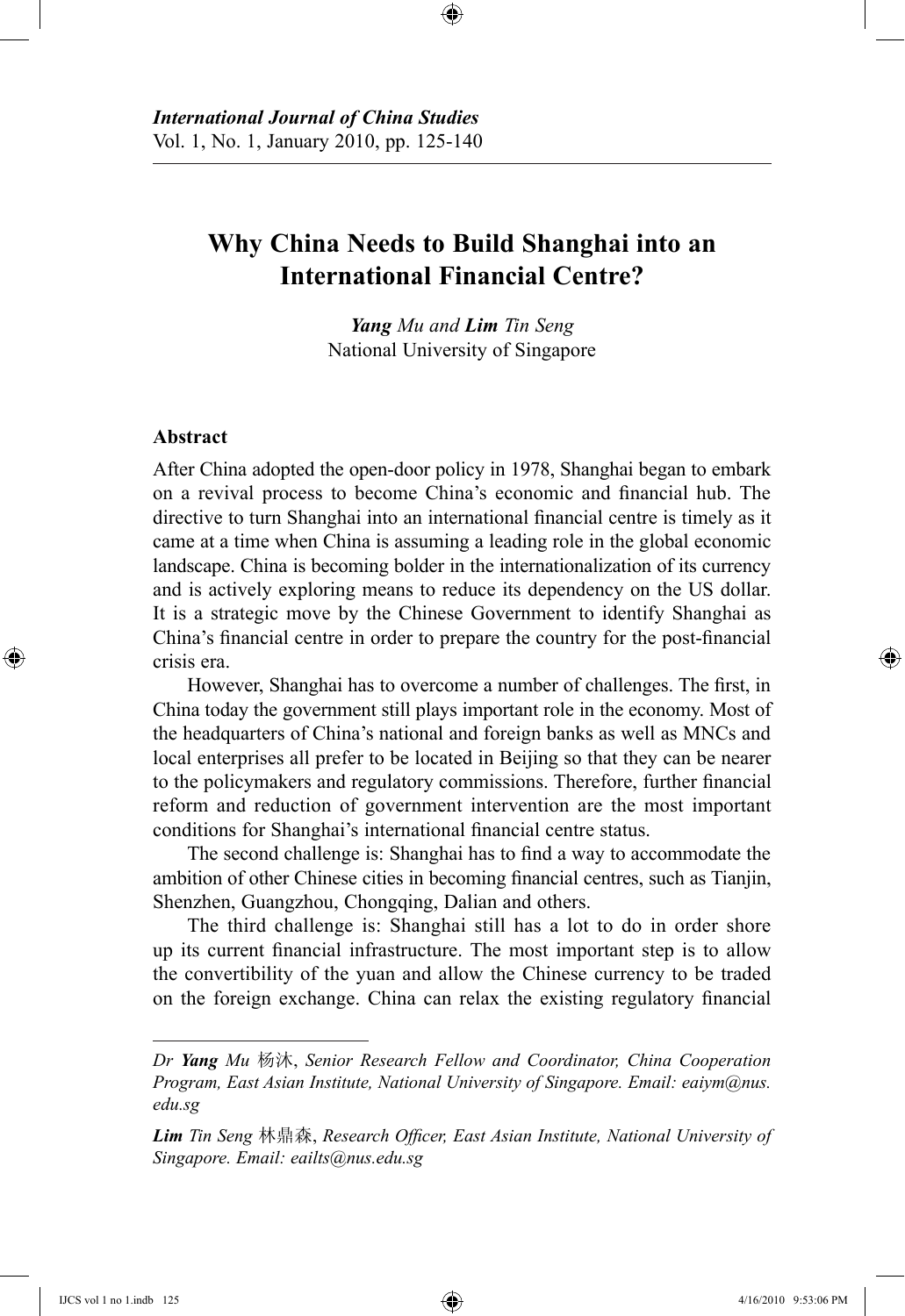mechanisms and allow more foreign companies to be listed in the QFII and local investors and enterprises in the QDII. China should also establish more financial products for investors. Authorities from the central government should also work with Shanghai officials in areas such as improving the efficiency and transparency of the city's legal and accounting system in the financial sector as well as introducing incentives to attract financial talents to Shanghai.

⊕

Hong Kong is able to provide invaluable lessons for Shanghai to develop its financial sector especially in areas such as liberalizing its capital market and improving its legal system. While these may indicate that Shanghai and Hong Kong could compliment each other, it could change in the coming years especially after China's efforts to liberalize its financial sector and improve its financial governance gather steam.

*Keywords*: *international financial centre; US dollar trap; financial reform; convertibility*

#### **1. Introduction**

⊕

When Deng Xiaoping made his famous Southern Tour in 1991 he pointed out to Shanghai officials that Shanghai had been an important international financial centre before and could regain its financial status again in the future.

After eighteen years in March 2009, China's State Council announced an ambitious plan of turning Shanghai into a major international financial centre, on par with Hong Kong, Singapore, New York and London, by 2020. The State Council's announcement is significant as it marked for the first time a concrete national-level backing and recognition of the city's status as a financial hub. Prior to then, Shanghai was only functioning as China's *de facto* financial hub and has recently been jostling this position with Beijing.

The questions we need to discuss in this paper are: What is the specific target for Shanghai as China's international financial centre from the Chinese government's point of view? What has been achieved in Shanghai? Why does the Chinese government make this announcement now? Could Shanghai get this target? What are the main challenges?

## **2. What is the Target for Shanghai as an International Financial Centre?**

There have been many cities in East Asia that serve as the International Financial Centres such as Hong Kong, Singapore, Tokyo, Seoul, and others. They do not just compete with each other, but also compete with many ↔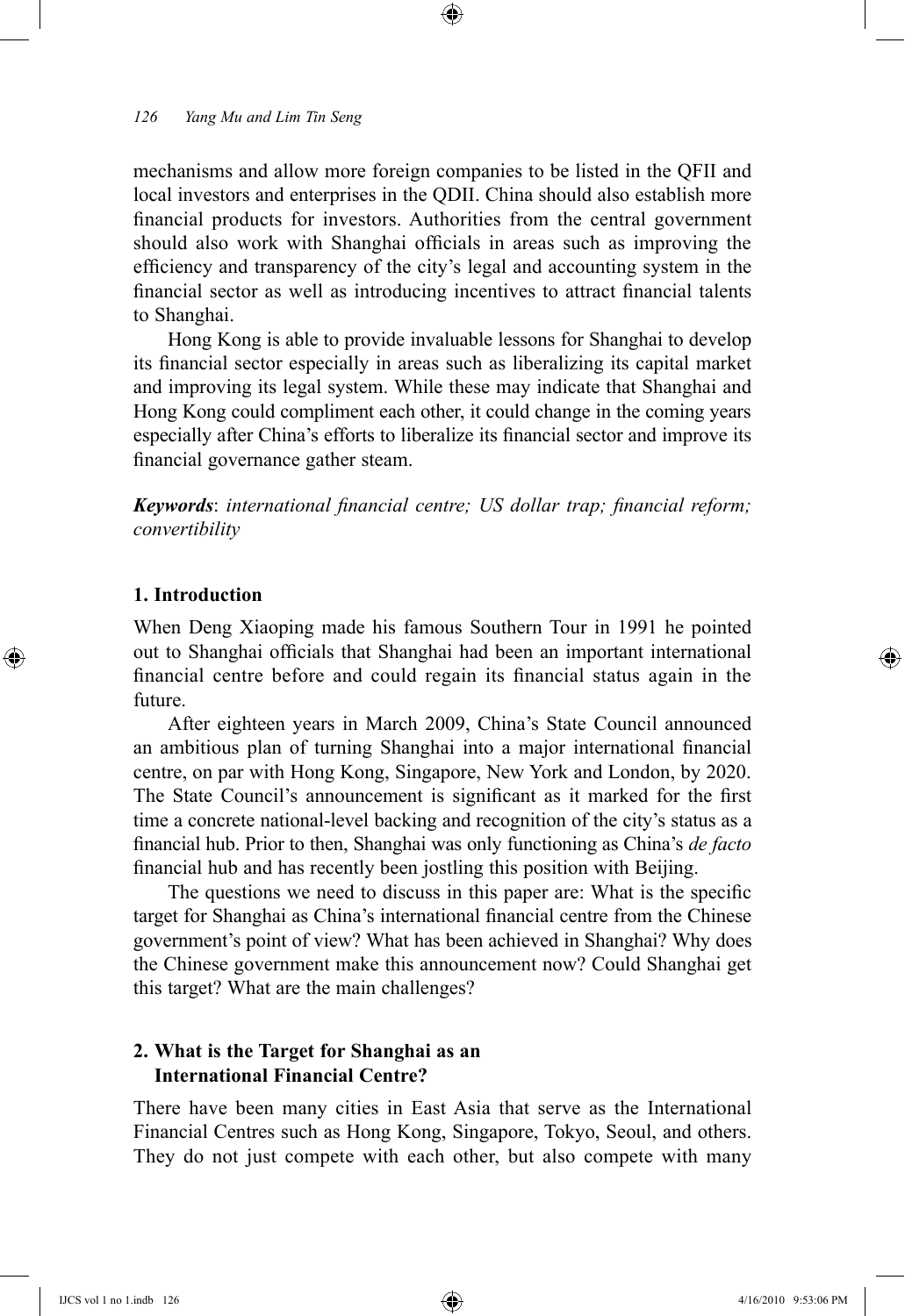financial centres outside the region such as New York and London, and inside the region such as Shanghai and others.

⊕

Since 1978 Hong Kong has served China as an International Financial Centre. Many foreign investments went into China via Hong Kong. Many of China's large SOEs have been listed in the HK stock market or financed from the HK bond market or money market. Owing to China's fast growing in 2009 HK Stock Exchange was No. 1 in the world for the raised capital through IPO. Then, the question for us is that why in 2009 the Chinese government needs to announce to build Shanghai as China's International Financial Centre in 2020?

As stated by Liu Tienan, Vice-Minister of the National Development and Reform Commission (NDRC), the reason why the State Council gave its official endorsement is simply because the city is the "most qualified metropolitan city on the Chinese mainland to pursue the ambition".

As shown in the guidelines accompanying the State Council's decision, the process to build Shanghai into an international financial hub encompasses features such as advocating the use of yuan for international trade settlement, developing private equity and developing a re-insurance market, and encouraging overseas enterprises to issue yuan-denominated bonds in China (Table 1).

Table 1 Key Measures to Support Shanghai's Development as a Financial Hub

|              | <b>Key Measures</b>                                                       |  |  |  |  |
|--------------|---------------------------------------------------------------------------|--|--|--|--|
| $\mathbf{1}$ | Conduct trade settlement in yuan on trial basis                           |  |  |  |  |
| 2            | Fully tap the financial market in Shanghai in terms of clearing in yuan   |  |  |  |  |
| 3            | Develop over-the-counter markets for non-listed companies in the Yangtze  |  |  |  |  |
|              | River Delta                                                               |  |  |  |  |
| 4            | Study a mechanism to help companies traded on the OTC markets to be       |  |  |  |  |
|              | transferred to the main stock boards                                      |  |  |  |  |
| 5            | Develop pension products that offer tax breaks to encourage people to pay |  |  |  |  |
|              | into pensions                                                             |  |  |  |  |
| 6            | Encourage more international development institutions to issue yuan-      |  |  |  |  |
|              | denominated bonds                                                         |  |  |  |  |
| 7            | Study plans to allow overseas enterprises to issue yuan-denominated bonds |  |  |  |  |
|              | in China                                                                  |  |  |  |  |
| 8            | To allow qualified overseas companies to issue yuan-denominated shares    |  |  |  |  |
| 9            | Step up development of the re-insurance market                            |  |  |  |  |
| 10           | Give priority in terms of business expansion to securities and fund-      |  |  |  |  |
|              | management joint ventures                                                 |  |  |  |  |
| 11           | Encourage financial institutions to cover a wider range of businesses     |  |  |  |  |
| 12           | Encourage the development of private equity and venture capital companies |  |  |  |  |

Source: *China Daily*.

⊕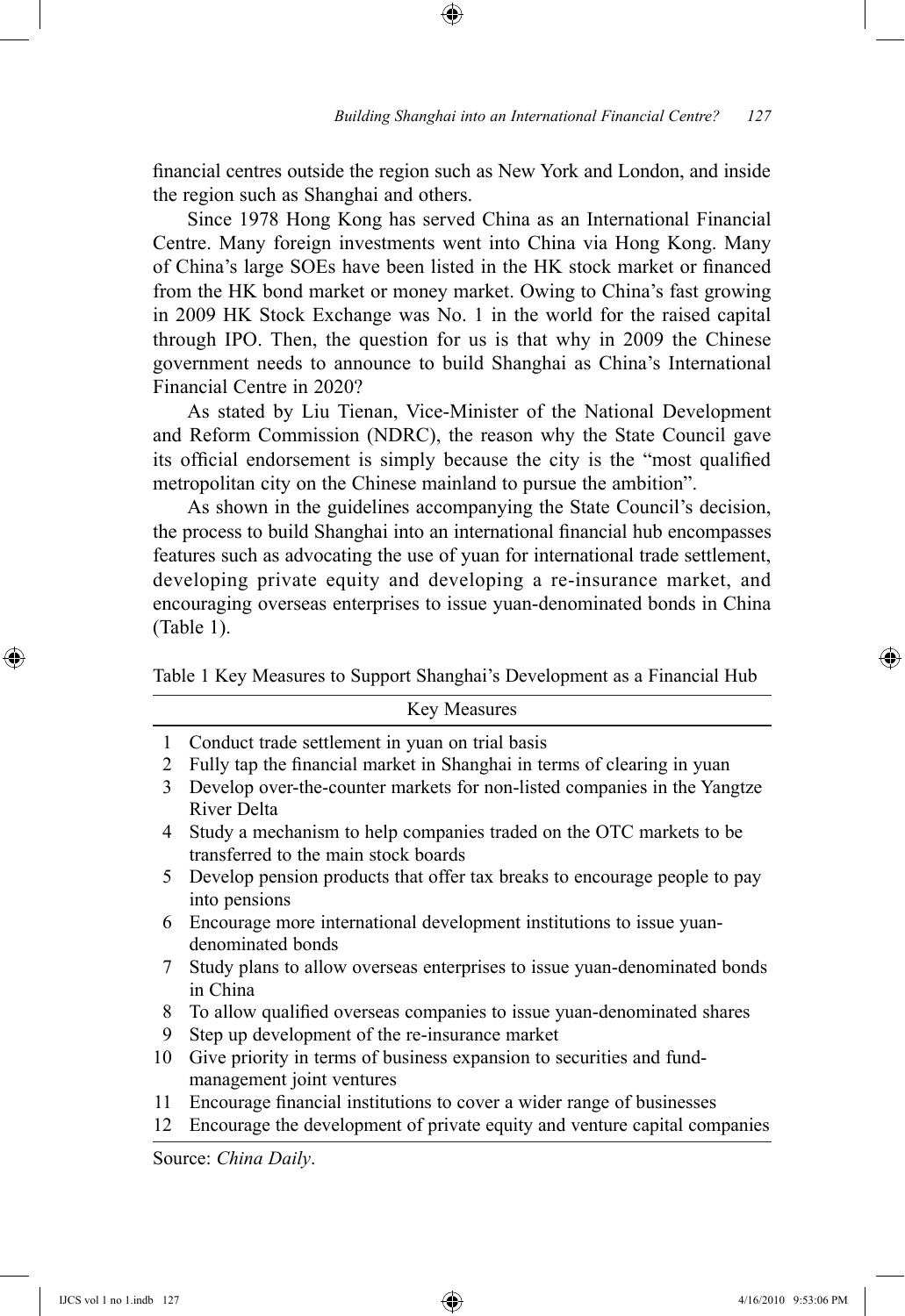From these measures and statements it is very clear that the most important target for Shanghai in 2020 is being the centre for the RMB transaction in the world for trade settlement and equity investment.

⊕

Besides, the State Council also called for the city to step up efforts to shore up its soft infrastructure. These include introducing initiatives such as providing incentives and measures to attract and train financial talents. It also requires banks in China to provide sophisticated investment products, creating a more transparent and independent legal system and promulgating favourable tax policies to attract financial companies. These are basic conditions for all financial centres.

## **3. How Suitable is Shanghai as an International Financial Centre?**

Historically, Shanghai has always been a centre for trade and commerce especially after its establishment as a treaty port in the mid-19th century. By the 1920s and 1930s, the city has flourished to become one of the world's major cities and an important entrepot. Consequently, this also led to the growth of Shanghai's financial sector. However, the city's progress as an economic and financial hub was interrupted and overshadowed by Hong Kong after 1949.

After China adopted the open-door policy in 1978, Shanghai began to embark on a revival process to become China's economic and financial hub. This process was consolidated and gathered speed after Deng Xiaoping initiated the Pudong New Area Project in his *nanxun* (southern tour) in 1992. Thereafter, Shanghai experienced a period of spectacular economic growth that lasted until the present. As Figure 1 shows, Shanghai's GDP has been growing double-digit for most years since 1992.

Shanghai's revival also took place on a different course that is different from most Chinese cities. Instead of focusing on the growth of the manufacturing sector as seen in cities such as Shenzhen, Tianjin and Beijing, Shanghai's economy was powered by the service sector. As seen in Figure 2, Shanghai's service sector contributed to nearly 55 per cent of the city's GDP in 2007. It also absorbed about 55 per cent of the city's labour force in the same year.

In this sense, it is no surprise that Shanghai has a relatively complete financial sector. In 2007, Shanghai's financial industry generated an added value of about 144 billion yuan (US\$21 billion). This is an increase of about 15 per cent from the previous year and about 10 per cent of Shanghai's total GDP in 2007 (Figure 3). As at the end of 2008, there were a total of 689 financial institutions in the city. Of that, 124 were commercial banks, 291 were insurance companies and the remaining 94 were securities companies. Of the total, 165 were foreign banks (Lan, 2009).

IJCS vol 1 no 1.indb 128 4/16/2010 9:53:06 PM

⊕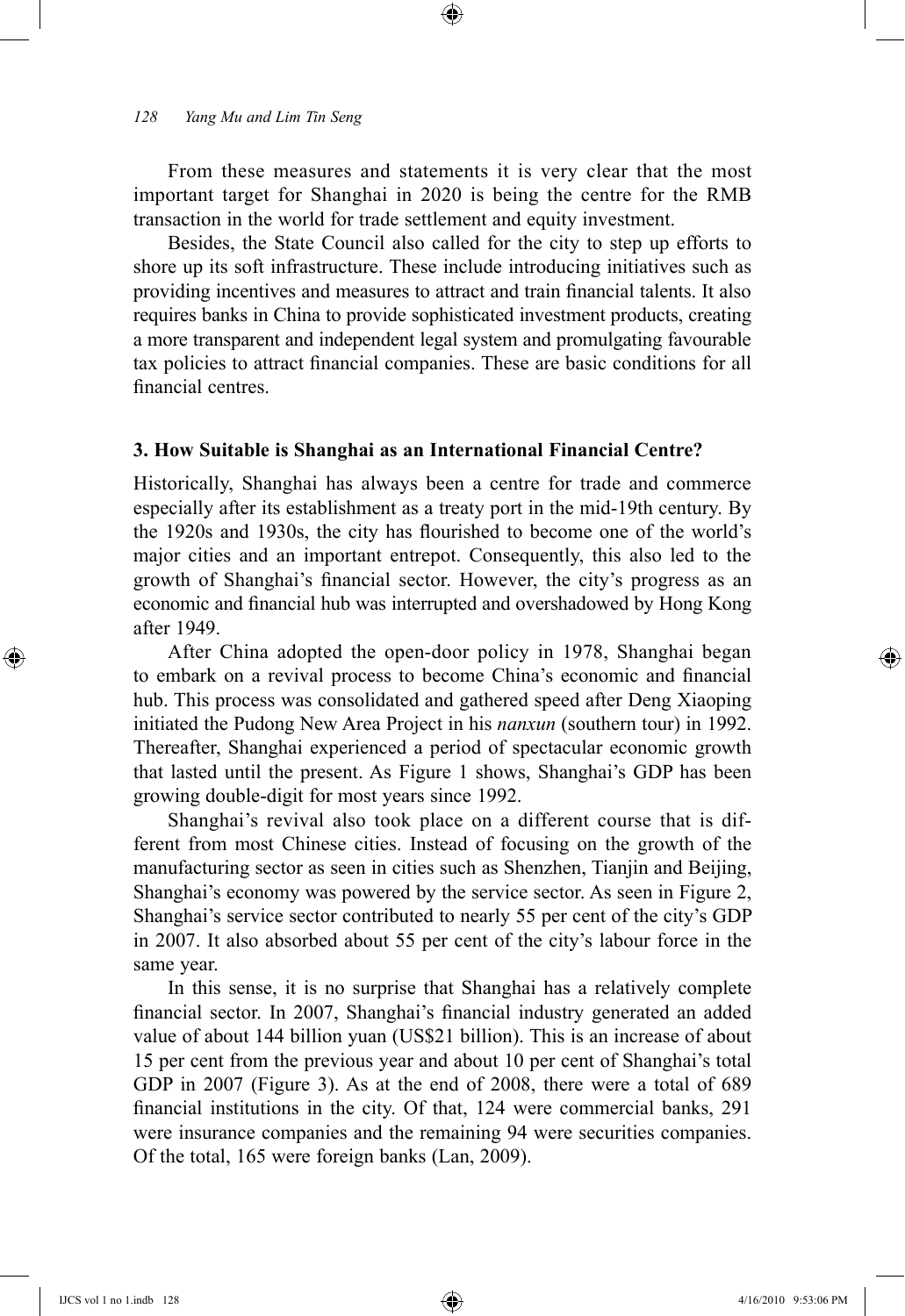

 $\bigoplus$ 

Figure 1 Shanghai's and China's GDP Growth, 1978-2008

Source: *China Statistical Yearbook*, various issues; *Shanghai Statistical Yearbook*, various issues.

Figure 2 Components of Shanghai's GDP, 1978-2007



Source: *Shanghai Statistical Yearbook*, various issues.

 $\bigoplus$ 

 $\bigoplus$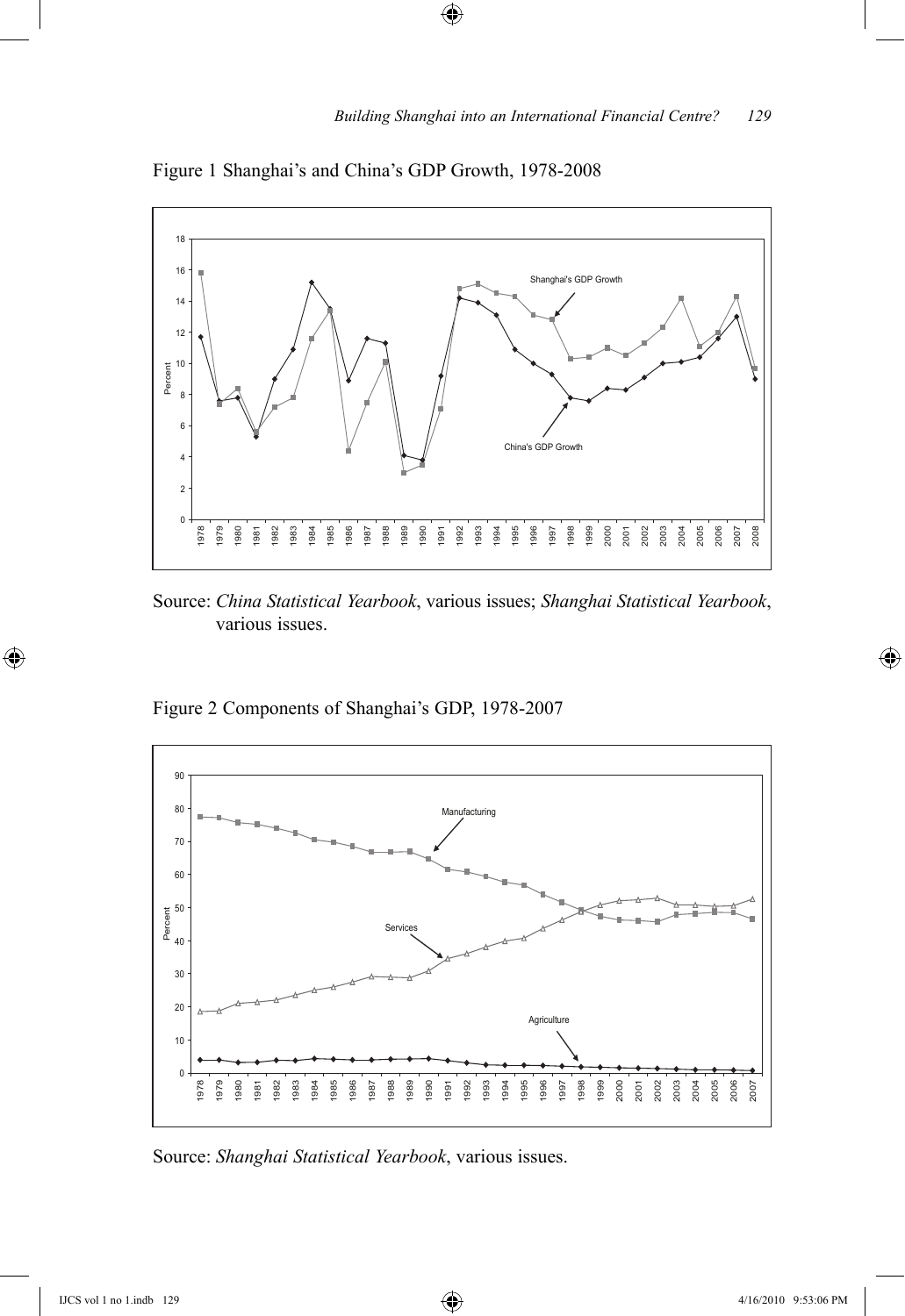

#### Figure 3 Percentage Share of Financial Sector in Shanghai's Total GDP and Service Sector, 1978-2007

⊕

Source: *Shanghai Statistical Yearbook*, various issues.

Shanghai is also home to the Shanghai stock exchange (SSE). As at the end of 2008, the SSE had 864 listed companies with a combined capitalization of RMB\$9.7 trillion and raised capital of RMB223.8 billion. This made the Chinese benchmark the world's sixth largest stock index in terms of market capitalization and capital raised. The trade volume amounted to RMB18.0 trillion and ranked the No. 7 in the world and the No. 2 in Asia.

Since it was set up in 1990, trading within the SSE has gradually been liberalized to allow the inflow of foreign funds and yuan-denominated trading. For instance, the SSE introduced the Qualified Foreign Institution Investor (QFII) programme in 2003 and the Qualified Domestic Institutional Investor (QDII) programme in  $2006$ .<sup>1</sup> The QFII allowed foreign investors to buy yuandenominated shares in the SSE, while the QDII allowed domestic financial institutions to invest in shares in offshore markets. These measures are seen as milestones as China's capital market has always been heavily regulated by the central government since it adopted the open-door policy.

Presently, 30 fund management companies are located in Shanghai and manage RMB721 billion assets, 37.1 per cent of the total in China. Six insurance assets management companies are located in Shanghai and manage about RMB1 trillion assets, 46 per cent of the total in China. Other kinds of securities investment funds, QFII, QDII and private bankings are mainly concentrated in Shanghai as well. By the end of 2008, Shanghai has 10 private

⊕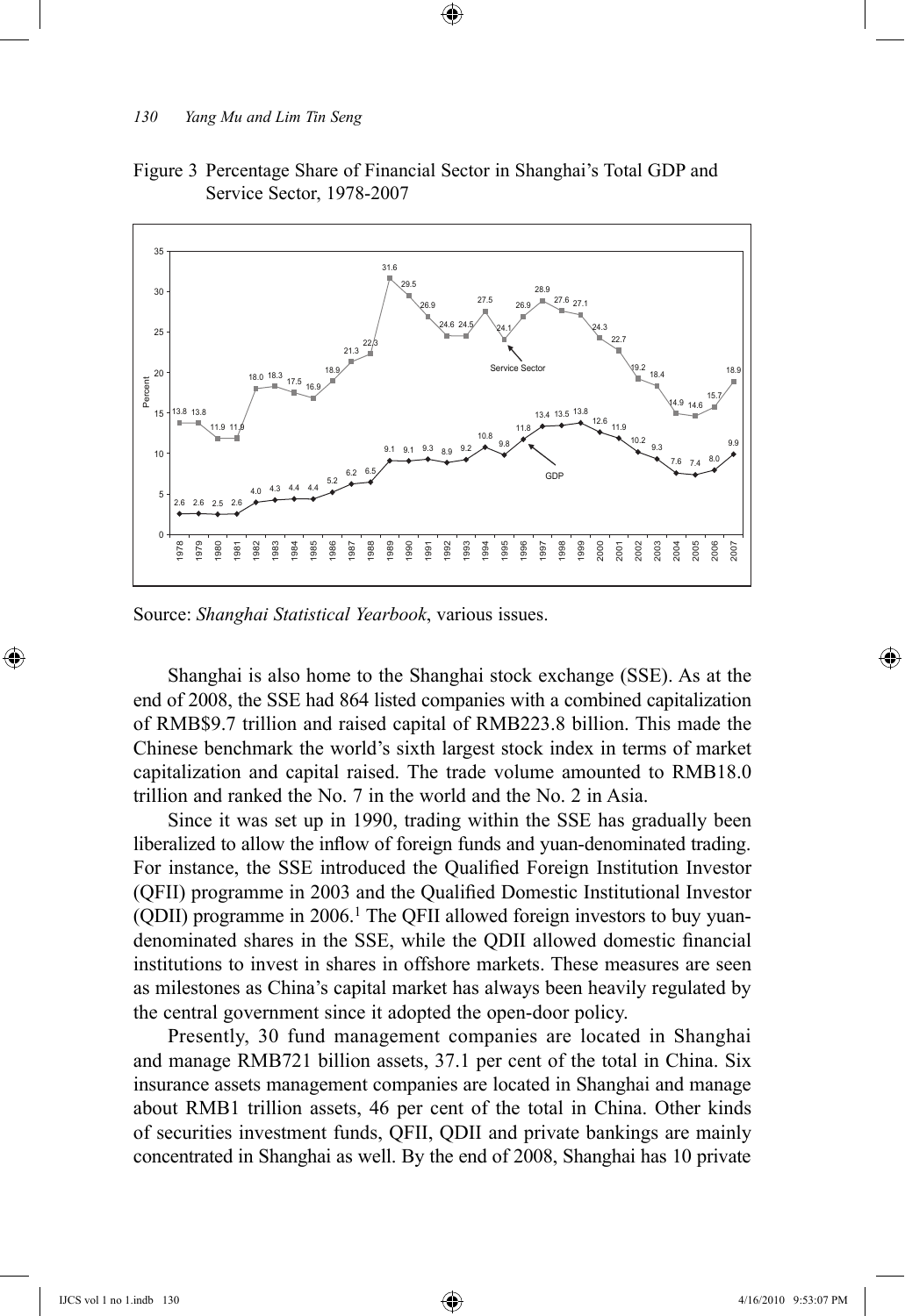banking institutions. Due to the rapid accumulation of Chinese wealth and the continuously increasing enthusiasm of international capital into China, capital assets management business will continue to grow rapidly.

 $\textcircled{\scriptsize{+}}$ 

In addition to the stock exchange, Shanghai has also introduced a number of financial institutions since 1990. These include bond market, money market, exchange market, commodity future market, financial future market, gold market, property exchange market and OTC derivatives market (see Table 2).

In 2008 the trading volume of caoutchouc future amounted to RMB9.3 trillion in Shanghai Future Exchange, ranked No.1 in the world. The trading volume of copper futures amounted to RMB9.9 trillion, No. 2 in the world.

| Institutions                               | Content                                                  | Founding<br>Year | <b>Status or Scale</b>                                   |
|--------------------------------------------|----------------------------------------------------------|------------------|----------------------------------------------------------|
| Shanghai Securities<br>Exchange            | Main, capital market<br>(equity, bonds)                  | 1990             | 80 per cent of total<br>trading turnover in<br>China     |
| Foreign exchange<br>trading centre         | Foreign exchange                                         | 1994             | Head office of<br>national trading<br>market             |
| Inter-bank loan<br>centre                  | Money market                                             | 1996             | National centre for<br>interbank trading                 |
| RMB bond trading<br>centre                 | Money market                                             | 1997             | National centre for<br>bond trading                      |
| Shanghai Futures<br>Exchange               | Rubber, copper,<br>aluminium and<br>fuel oil             | 1999             | 60 per cent of<br>futures trading<br>volume of all China |
| Shanghai Gold<br>Exchange                  | Gold market                                              | 2002             | The only gold<br>market                                  |
| Note market<br>service centre              | Provide note trans-<br>action information<br>and service | 2003             | Principal note<br>pricing system in<br>China             |
| Shanghai Petroleum<br>market               | <b>Futures transactions</b>                              | 2006             | The only petroleum<br>market in China                    |
| China Financial<br><b>Futures Exchange</b> | Financial derivative<br>transactions                     | 2006             | The only derivative<br>market in China                   |

Table 2 Financial Institutions in Shanghai since 1990

Source: Young *et al*. (eds) (2009: 234).

⊕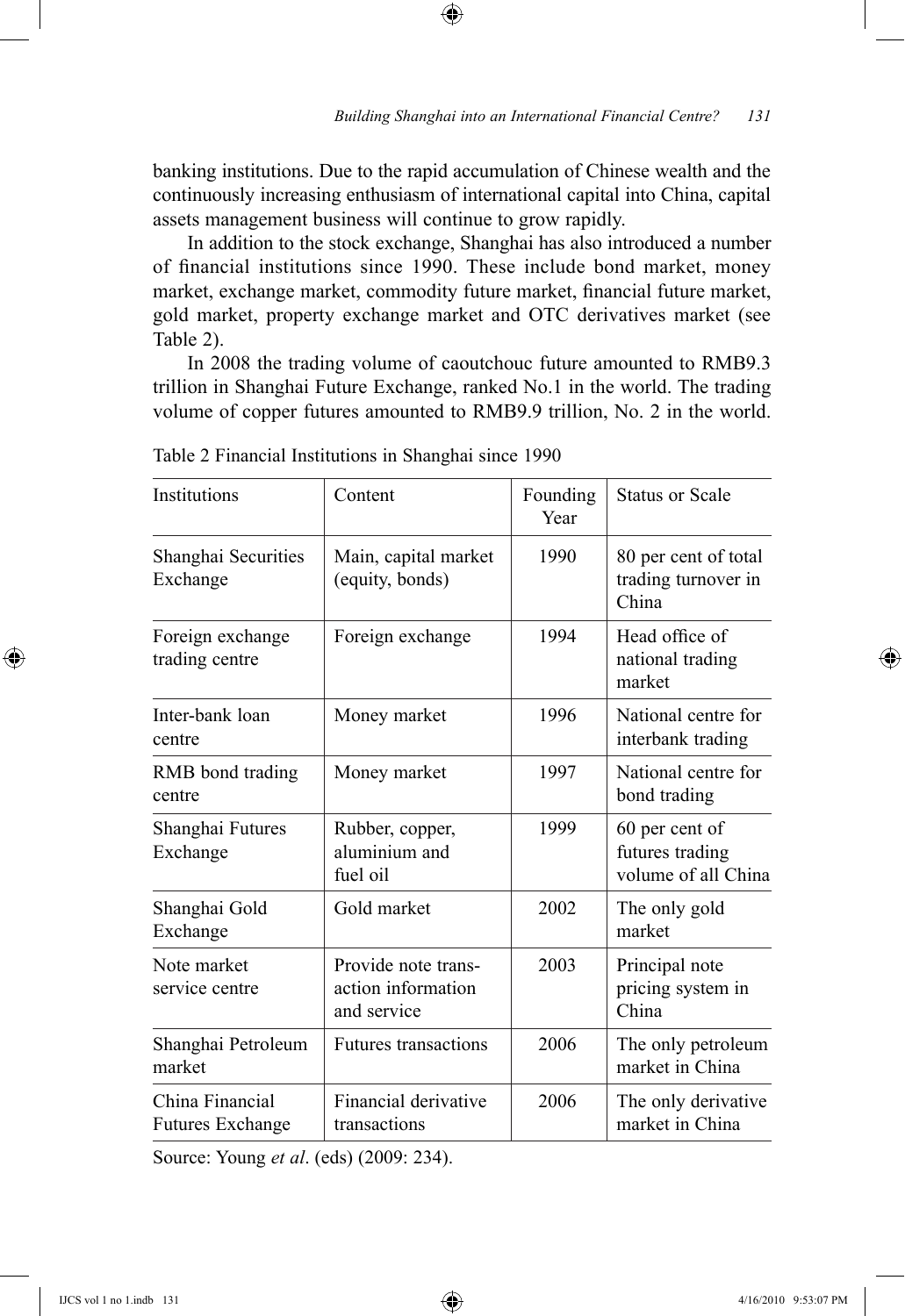And the trading volume of spot gold amounted to RMB869.6 billion in Shanghai Gold Exchange and also ranked No. 1 in the world.

⊕

However, in order to prepare Shanghai's progress into an international financial hub, the central government needs to do more to further liberalize China's capital market. Indeed, in June 2009, Beijing approved foreign companies to be listed in the SSE.2 This is an unprecedented move and a huge step forward in liberalizing China's capital market as the policy will not only set the stage for the inflow of more foreign funds, but also allow foreign companies to raise capital in China.

# **4. Rationale of Turning Shanghai into an International Financial Centre**

The directive to turn Shanghai into an international financial centre is timely as it came at a time when China is assuming a leading role in the global economic landscape. Indeed, China is set to replace Japan as the second largest economy in the world in the coming months. It is also the world's largest manufacturing base, the largest exporter, and also the biggest commodity importer. Besides, China holds 40 per cent (or around US\$2.4 trillion) of the world's foreign exchange reserves and is also the world's largest holder of US treasury bills. In addition, three of China's Big Four Banks have become the leading world banks in terms of market capitalization (see Appendix Table 1). More importantly, China is becoming bolder in the internationalization of its currency and is actively exploring means to reduce its dependency on the US dollar.

As the world is beginning to witness, the emergency actions taken by the global economies, particularly the United States, to free credit markets and boost demands are likely to bring a second round of inflation.<sup>3</sup> In fact, signs of inflationary pressure could be seen with the recent spike of oil prices from about US\$40 per barrel in March 2009 to over US\$80 per barrel by the end of 2009 as well as the 30 per cent increase of raw material prices and the surge of gold futures to over US\$1,100 during the same period.

The imminent arrival of a second round of inflation is no good news for the US dollar. Signs of a weakening dollar can already be seen with yields of the ten-year Treasury bill jumping from around two per cent at the end of 2008 to almost four per cent by early June 2009.<sup>4</sup> Besides, exchange rates of the Euro as well as other international currencies have also strengthened considerably against the US dollar in 2009. As the global economy shows signs of life, there will be even more downward pressure on the US dollar as investors become less risk averse and do not need the dollar's security.

With this developing trend, there is now a possibility that China would be plunged into the "US dollar trap". Coined by Nobel laureate Paul Krugman in

⊕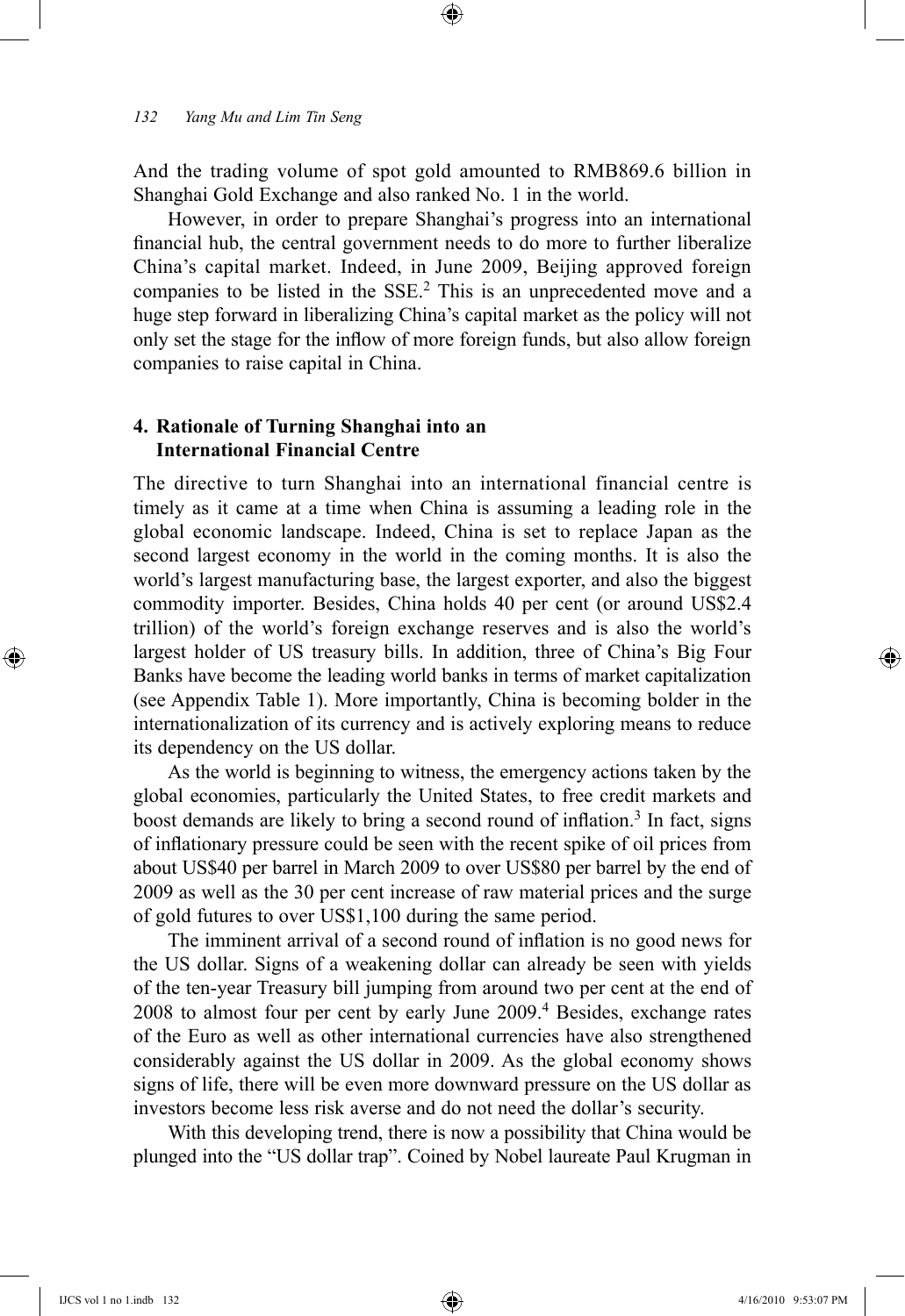his *New York Times* article, this concept is used to explain the massive value loss that China would face on its huge foreign reserve due to a depreciated US dollar (Krugman, 2009).

⊕

Beijing is aware of this developing trend and has come out with a number of ways to address it. For instance, in March 2009, Zhou Xiaochuan, governor of the People's Bank of China, called for the establishment of a super-sovereign reserve currency based on the existing special drawing rights to replace the US dollar (Yang and Chen, 2009). Furthermore, since December 2008, Beijing has concluded a series of swap currency agreements with its trading partners and experimented with the idea of conducting trade and investment activities using yuan and the respective partners' currency. To date, the People's Bank of China has arranged six bilateral currency swaps, totalling more than 650 billion yuan (US\$95 billion), with countries including Japan, South Korea, Malaysia, Hong Kong, Brazil and Argentina.<sup>5</sup>

The swap currency could be used for trade settlements between China and its trading partners. As a start, Shanghai, Shenzhen, Zhuhai, Dongguang and Nanning were chosen by the Chinese government to use RMB for trade settlements. The first swap currency agreement between China and Hong Kong which involved more than 440 companies would take effect in June 2009.6 The Chinese government is also planning to include the purchase of RMB financial products in the currency swap agreements.

However, establishing these non-US dollar denominated platforms would not be possible if the Chinese yuan remains nonconvertible and foreign capital flows are still heavily restricted. Furthermore, there will be even more shortcomings if there isn't any base for foreign traders or investors to get a foothold on China's financial market. Therefore, it is a strategic move by the State Council to identify Shanghai as China's financial centre in order to prepare the country for the post-financial crisis era.

#### **5. Challenges Ahead**

In order to fully become an international financial centre within the stipulated timeframe, Shanghai has to overcome a number of challenges. The first and the most important challenge is despite being designated as China's official financial centre, Shanghai still needs to wrest this position from competing with Beijing. In fact, Beijing's financial prowess is comparable to Shanghai. In 2007, Beijing's financial sector was worth 112.7 billion yuan (US\$16.1 billion), making up about 12.5 per cent of the city's GDP. Shanghai's financial sector, on the other hand, was worth around 119.6 billion yuan (US\$17.1 billion) or about 10 per cent of its GDP in the same year.<sup>7</sup> In addition, Beijing is home to 677 financial institutions compared to Shanghai's 604 and most of

⊕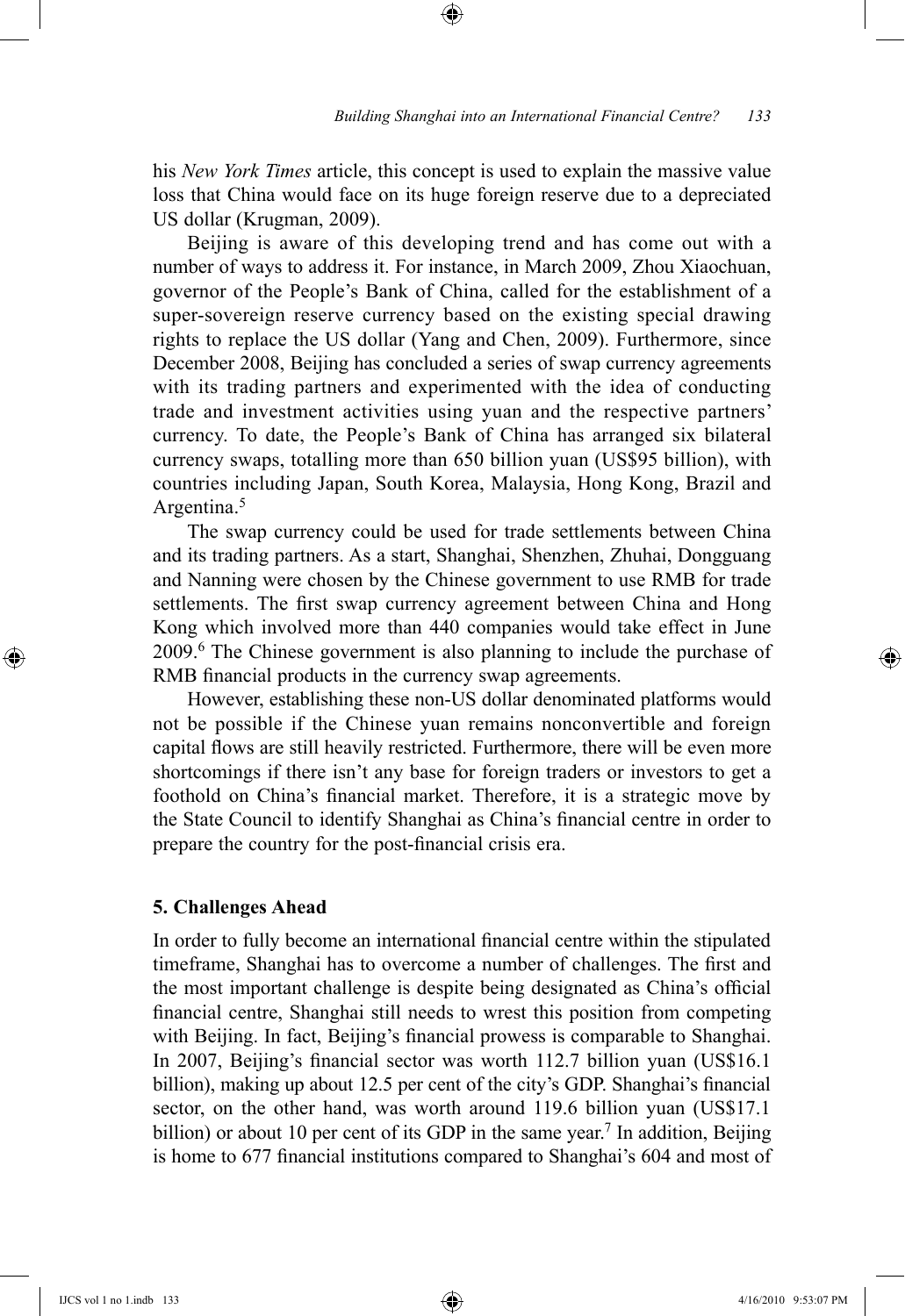the headquarters of China's national and foreign banks are located in Beijing instead of Shanghai.

⊕

Largely, this is because in China today the government still plays an important role in the economy. For instance, government investment is the most important driving force for China's economy, the main source of bank deposit and the largest loan issuer. In addition, IPOs and the reissuing of shares are controlled by the China Securities Regulatory Commission in Beijing. As a result, most of the headquarters of China's national and foreign banks as well as MNCs and local enterprises all prefer to be located in Beijing so that they can be nearer to the policymakers and regulatory commissions.

In fact, the market mechanism in financial resource allocation is the most important thing for a city with a comparative advantage to become an international financial centre. So, the further financial reform and reduction of the government intervention are the most important conditions for Shanghai's international financial centre's status. It is not an easy task, obviously, and could not be controlled by the Shanghai government.

However, compared with Shanghai, Beijing does not have an institutionalized stock market, money market, currency market and future market. Its financial infrastructure is less established. For instance, it does not have a stock exchange or gold and futures exchanges. This gives Shanghai the edge to function as China's main financial centre.

The second challenge is Shanghai has to find a way to accommodate the ambition of other Chinese cities in becoming financial centres. In the years ahead, Shanghai is bound to face more competition from other Chinese cities as they try to build up their service sector. In fact, Tianjin, Shenzhen, Guangzhou, Chongqing, Dalian have recently announced that they will be adopting this development strategy. To accommodate this development trend, Shanghai can start by working with these cities to create a win-win situation. One suggestion is to have Shanghai to position itself as the main financial centre in China and the competing cities to be regional financial centres. For instance, Beijing and Tianjin can provide financial support to the northern areas while Shenzhen can be the financial centre of the Pearl River Delta region.

The third challenge is Shanghai still has a lot to do in order shore up its current financial infrastructure. Although Shanghai has a better financial platform compared to its city rivals in China, it is still not up to international standards. According to the latest Global Financial Centres Index (GFCI) which ranks the competitiveness of financial centres across the globe, Shanghai is positioned at 35 out of the total of 62 centres in 2008, one place worse than the previous year (Table 3). On the other hand, the financial cities that Shanghai wants to emulate, namely London, New York, Hong Kong and Singapore, are among the top five.

⊕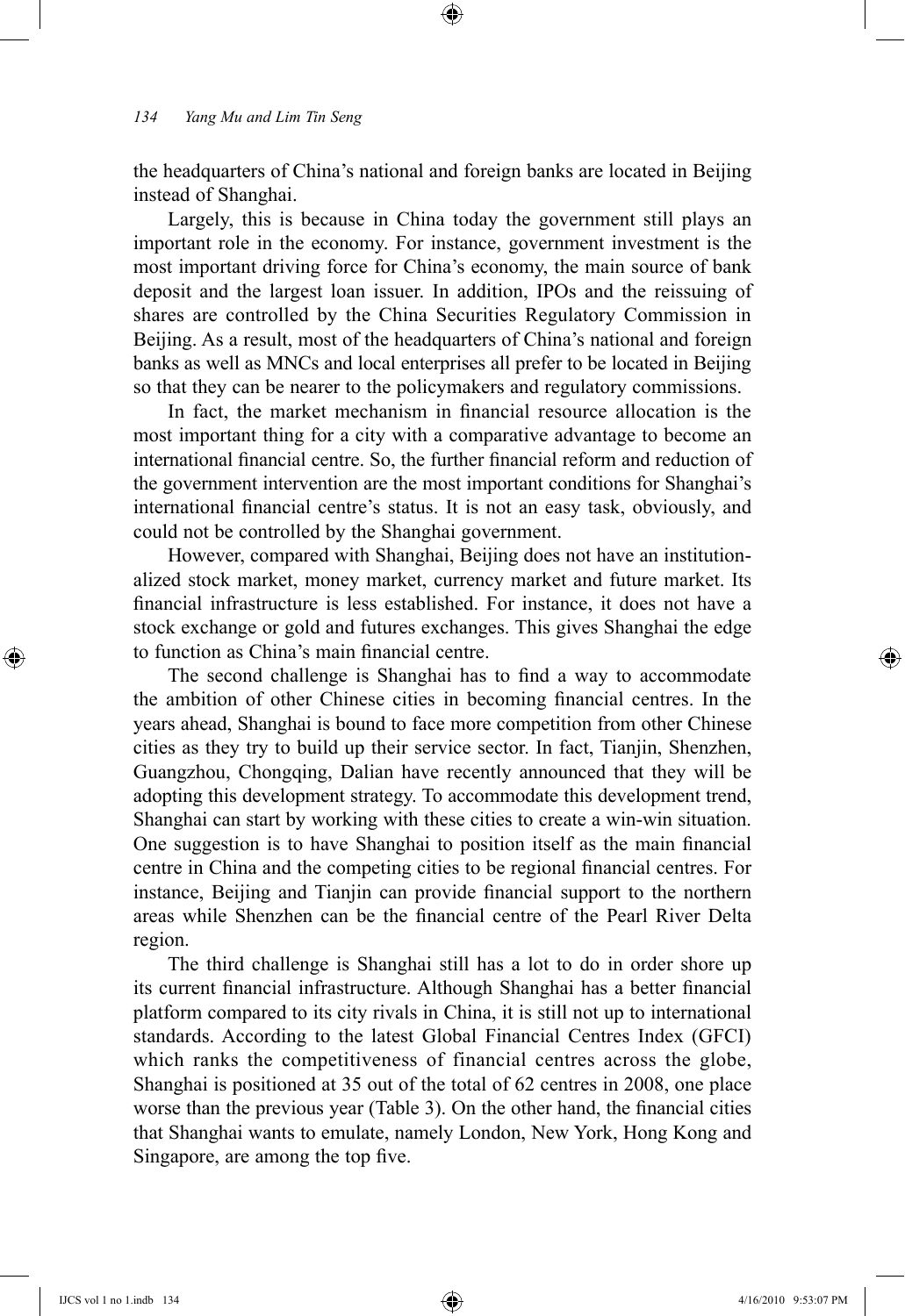|                         | THE PRODUCT THROUGH CONTROL HIGH $2007$ and $2000$ Kanking |                   |
|-------------------------|------------------------------------------------------------|-------------------|
| <b>Financial Centre</b> | GFCI 2007 Ranking                                          | GFCI 2008 Ranking |
| London                  |                                                            |                   |
| New York                | 2                                                          | 2                 |
| Singapore               | 3                                                          | 3                 |
| Hong Kong               | 4                                                          | 4                 |
| Zurich                  | 5                                                          | 5                 |
| Geneva                  | 6                                                          | 6                 |
| Chicago                 | 9                                                          | 7                 |
| Frankfurt               | 8                                                          | 8                 |
| <b>Boston</b>           |                                                            | 9                 |
| Dublin                  | 13                                                         | 10                |
| Shanghai                | 34                                                         | 35                |
| <b>Beijing</b>          | 47                                                         | 5                 |
| <b>Budapest</b>         | 59                                                         | 62                |

Table 3 The Global Financial Centres Index 2007 and 2008 Ranking

⊕

Source: *The Global Financial Centres Index 5*.

The reason why Shanghai faired that badly is simply because the city could not offer the business environment that makes it accessible and competitive. To a large extent, this is due to high level of restrictions in the city's financial sector. This includes the strict capital control and regulatory environment as well as the ineffective taxation policies on companies. In addition, Shanghai is also lacking in terms of having an efficient legal and accounting system and in attracting and retaining financial services professionals (Yeandle *et al*., 2009: 22-23).

To deal with this problem, China can start by stepping up efforts to liberalize the nation's capital market. Among the most important steps is to allow the convertibility of the yuan and allow the Chinese currency to be traded on the foreign exchange. This would not be easy as government interventions and initiatives take precedent over market mechanisms in China. Nonetheless, China's policymakers have to overcome this tradition in order to successfully turn Shanghai into an international financial centre.

Another step that China can take is to relax the existing regulatory financial mechanisms such as the QFII and QDII programmes. China's administrators could first increase the investment quota and allow more foreign companies to be listed in the QFII and local investors and enterprises in the QDII. This would improve the platform for both foreign and local investors to invest directly in both overseas and domestic markets.

⊕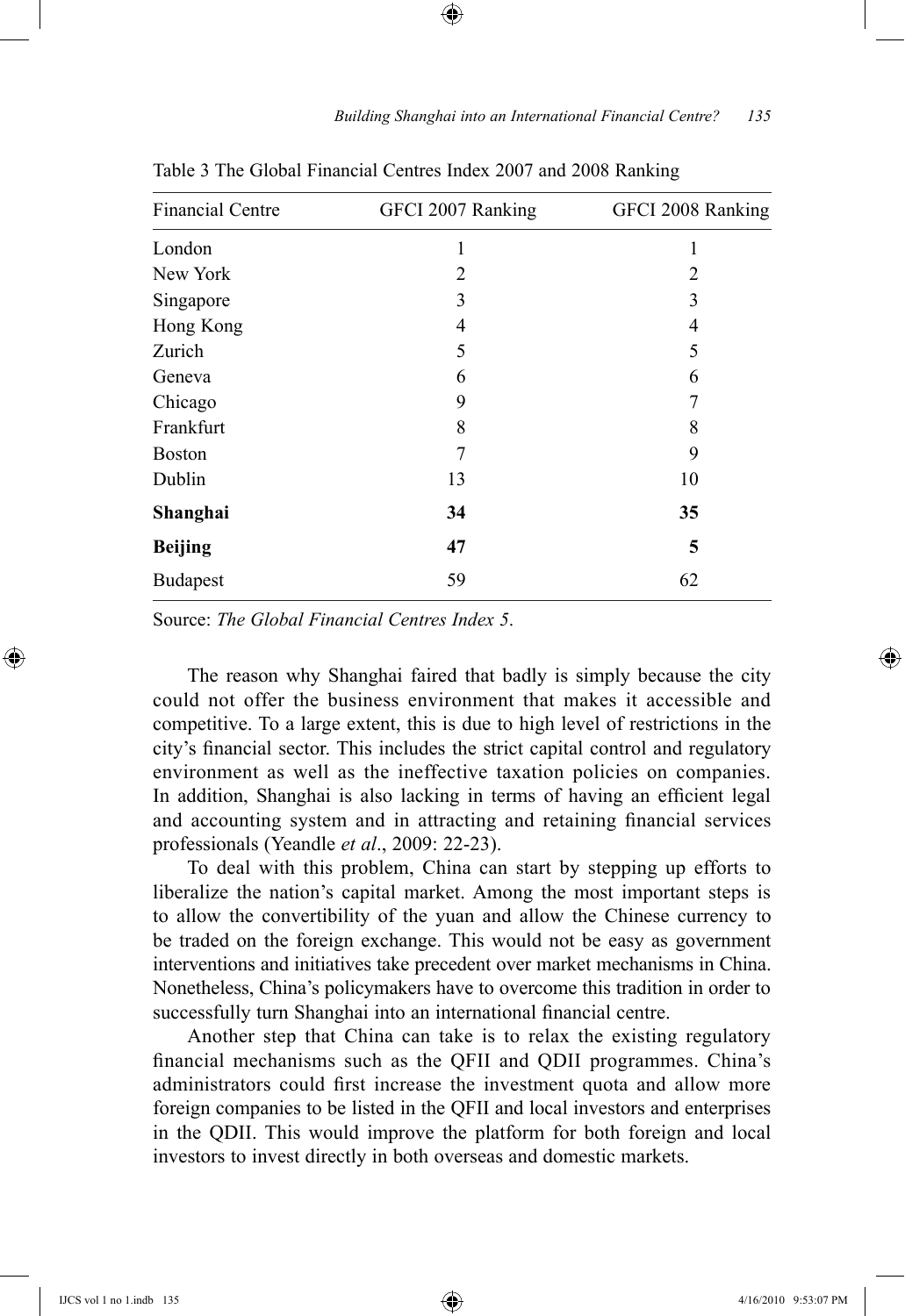In addition, China should also establish more financial products for investors. Some of these include future markets and markets for bonds, derivatives and currency trade. Besides, authorities from the central government should also work with Shanghai officials in areas such as improving the efficiency and transparency of the city's legal and accounting system in the financial sector as well as introducing incentives to attract financial talents to Shanghai.

⊕

While it is important for Shanghai to develop its financial platform by expanding its modern financial services and products such as offering banking, international settlement, financing for merger and acquisition, insurance and asset management services and other sophisticated investment products, the city should also preserve some of the more traditional financial services. This includes providing services and incentives to help foreign and local companies to set up a regional headquarter in Shanghai where they can manage their production network in the area.

So far, Shanghai seems to be heading down this path by introducing measures such as allowing locally incorporated foreign banks to issue yuandenominated bonds or to allow China-based foreign companies to be listed in the Shanghai stock exchange. There are also talks on the possibility for the State Administration of Foreign Exchange (SAFE) to increase to investment quota of the QFII programme so that more foreign funds could enter the Chinese financial market. While these are encouraging development, there is still a lot to be done. In fact, Chinese authorities should start considering abolishing these control measures completely at the national level so that funds can flow in and out of the financial market freely.

#### **6. Hong Kong's Role in Shanghai's Ambition**

The State Council's announcement to turn Shanghai into an international financial centre by 2020 has raised concerns in Hong Kong. According to reports, Hong Kong is worried that Shanghai's ambition would undermine the city's position as an international financial centre. To allay such fear, Shanghai's Party Secretary Yu Zhengsheng assured Hong Kongers that Shanghai is still lagging behind Hong Kong as a financial centre in many aspects.<sup>8</sup> Furthermore, it is also likely that Shanghai will continue to function as a regional financial centre as the city continues to develop and liberalize its financial sector in the coming years.

As one of the world's leading financial centre, Hong Kong is also able to provide invaluable lessons for Shanghai to develop its financial sector especially in areas such as liberalizing its capital market and improving its legal system. In addition, Hong Kong could also help Shanghai to improve the latter's corporate and commercial infrastructure (see Appendix Table 2

⊕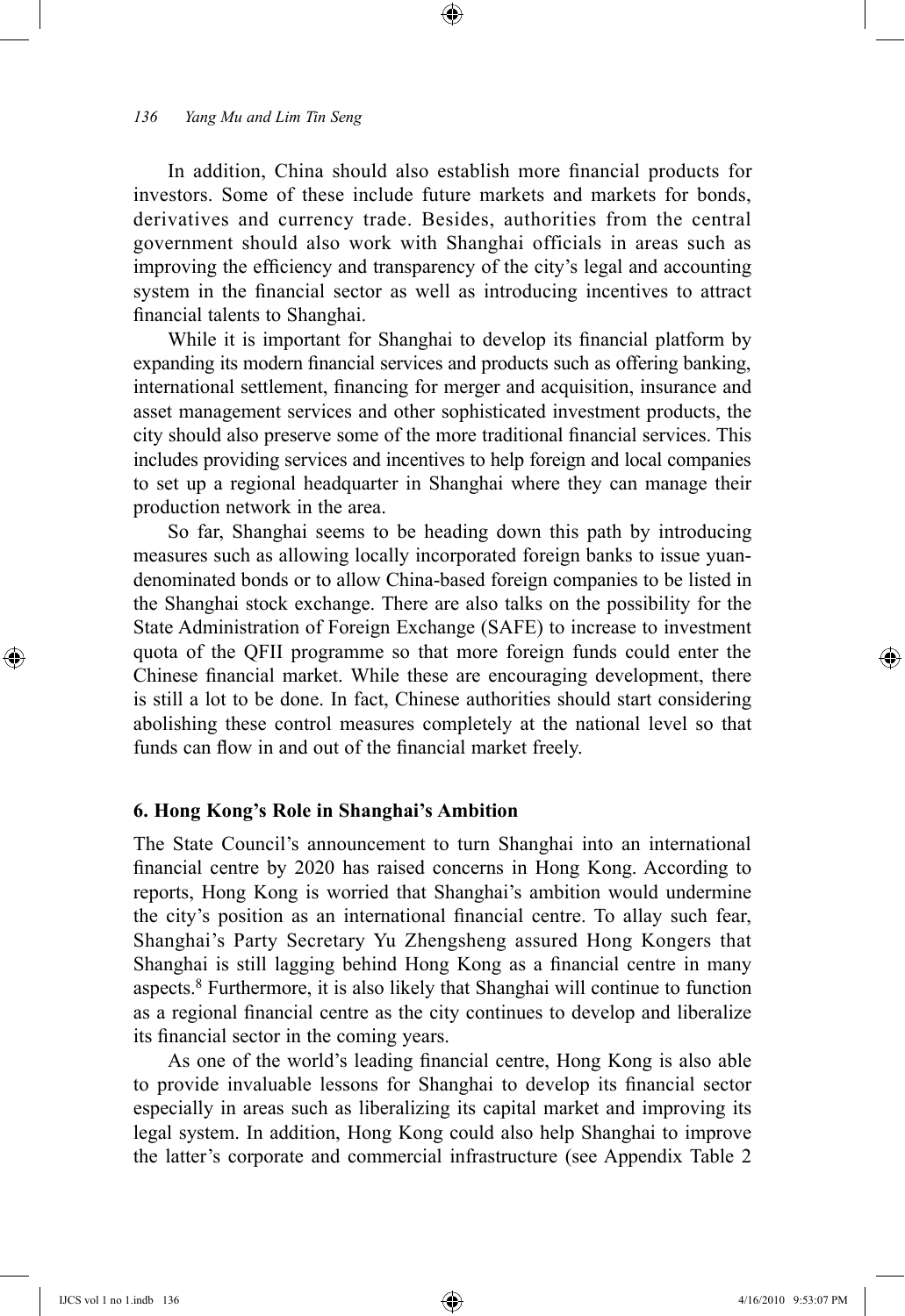for SWOT analysis of Hong Kong and Shanghai as international financial centre).

⊕

While these may indicate that Shanghai and Hong Kong could compliment each other, but it could change in the coming years especially after China's efforts to liberalize its financial sector and improve its financial governance gather steam. In addition, unlike Hong Kong, Shanghai has the added advantage of having a strong manufacturing base located in its own backyard: the Yangtze River Delta. Furthermore, Shanghai's manufacturing sector also has a high level of technology innovation capability, giving the city an advantage to attract value-added companies. The Chinese city also has a well-developed transportation and logistic sector. With a favourable financial environment, these could make Shanghai more suitable than Hong Kong to serve as a platform for companies to set up their headquarters to manage their production in the area. In fact, Premier Wen Jiabao warned Hong Kong to "raise its game or face decline" in the same month after the State Council's announced the directive to turn Shanghai into a financial centre.<sup>9</sup> The news was chilling for Hong Kong especially its economy was badly hit by the current global financial crisis.

Nonetheless, Hong Kong could overcome Shanghai's challenge and turn it into a "win-win" situation by revising its traditional role as the gateway to China for investors. Some of the new roles that it could adopt may include providing consulting services to Chinese businesses seeking to expand overseas or as an education hub to train Mainland Chinese to become qualified financial and business professionals. This process is not something new as the city has adapted before as it went from selling plastic flowers to higher levels of manufacturing before reaching the present state of being a global financial capital.

# **7. Conclusion**

International financial centres are the places where all sorts of international financial services and legal services such as underwriting, trading, dealing and brokerage of services are produced, sold and exported. Shanghai with almost all kinds of financial markets established in the last twenty years has obvious potential to be built as China's international financial centre.

However, there are two most important conditions: further financial reform (Shanghai really becomes the No. 1 financial centre in China, but not Beijing) and the full convertibility of RMB are totally dependent on Beijing's leaders, but not market. There is no doubt that China's economy is going to exceed Japan's and US's, and RMB will be internationalized, and Shanghai will be China's international financial centre, eventually. But, could it be completed in the next ten years? We need to watch it carefully.

⊕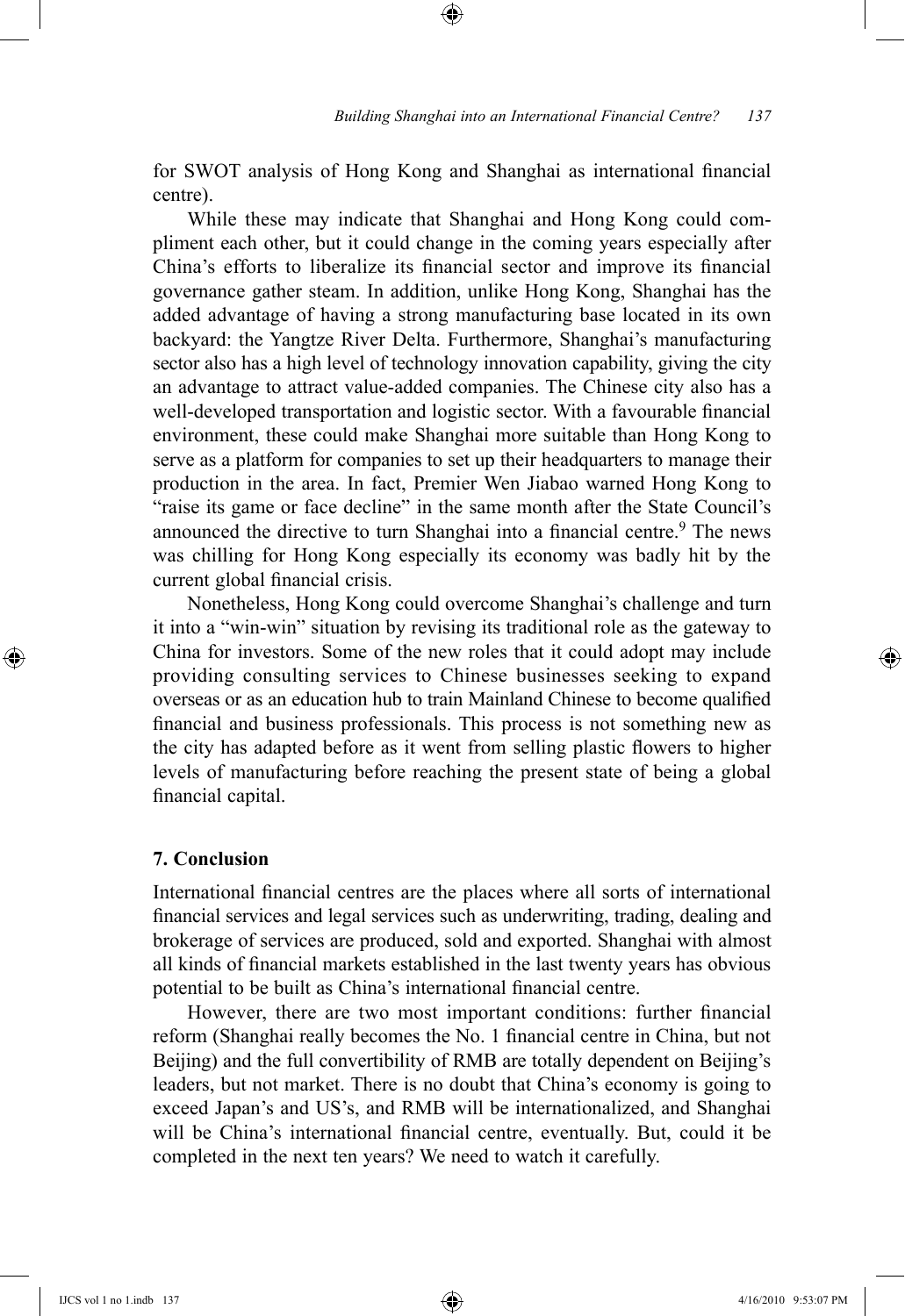$\overline{\phantom{a}}$ 

 $\bigoplus$ 

|         |                        |                                | Top 10 Biggest Banks in 2004 and 2009<br>Appendix Table 1 |                                |
|---------|------------------------|--------------------------------|-----------------------------------------------------------|--------------------------------|
| Ranking | 2004 Ranking           |                                | 2008 Ranking                                              |                                |
|         | <b>Banks</b>           | Market Value<br>(US\$ billion) | <b>Banks</b>                                              | Market Value<br>(US\$ billion) |
|         | Citigroup              | 259                            | Industrial & Commercial Bank of China                     | 252                            |
|         | HSBC                   | 163                            | China Construction Bank                                   | 180                            |
|         | <b>Bank of America</b> | $\frac{8}{18}$                 | <b>Bank of China</b>                                      | 151                            |
|         | Wells Fargo            | 57                             | HSBC                                                      | $\frac{140}{5}$                |
|         | <b>RBS</b>             | 89                             | JP Morgan Chase                                           | 25                             |
|         | UBS                    | 86                             | Wells Fargo                                               |                                |
|         | JP Morgan Chase        | 85                             | Banco Santander                                           | 95                             |
|         | Mitsubishi Tokyo       | S                              | <b>Bank of America</b>                                    | 85                             |
|         | Wachovia               | 5                              | Mitsubishi UFJ Financial                                  | 75                             |
|         | Bank One               | 3                              | <b>BNP</b> Paribas                                        | 74                             |

 $\bigoplus$ 

Source: Young et al. (eds) (2009: xlvii). Source: Young *et al*. (eds) (2009: xlvii).

 $\bigoplus$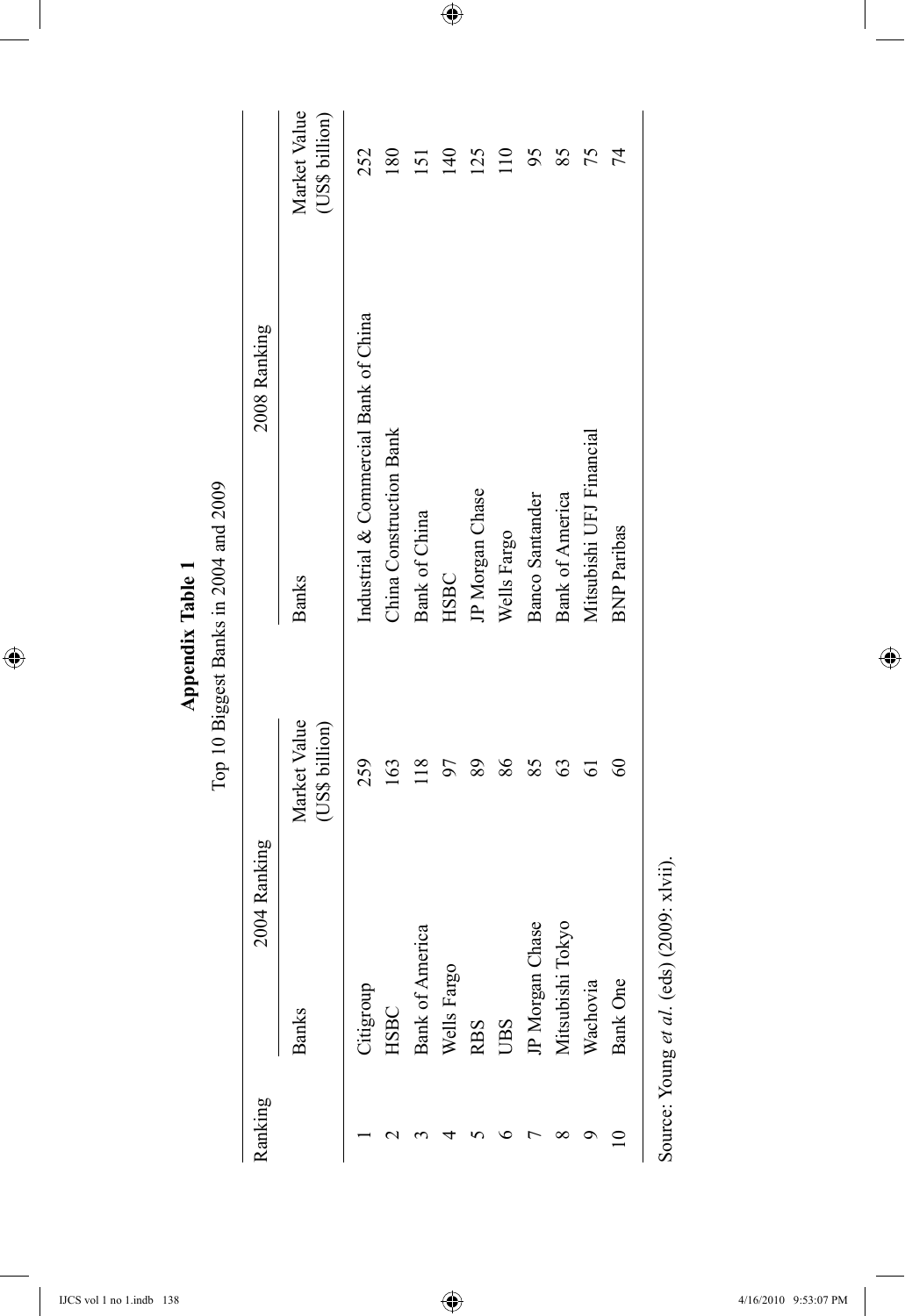# **Appendix Table 2**

 $\bigoplus$ 

Swot Analysis of Hong Kong and Shanghai as International Financial Centre

| <b>HONG KONG</b>                                                                                                                                                                                                                                                                                                                                                                                                                                                                                                                                            | <b>SHANGHAI</b>                                                                                                                                                                                                                                                                                                                                              |  |
|-------------------------------------------------------------------------------------------------------------------------------------------------------------------------------------------------------------------------------------------------------------------------------------------------------------------------------------------------------------------------------------------------------------------------------------------------------------------------------------------------------------------------------------------------------------|--------------------------------------------------------------------------------------------------------------------------------------------------------------------------------------------------------------------------------------------------------------------------------------------------------------------------------------------------------------|--|
| Strengths                                                                                                                                                                                                                                                                                                                                                                                                                                                                                                                                                   | Strengths                                                                                                                                                                                                                                                                                                                                                    |  |
| • High level of transparency of the<br>government and its policies<br>Political and social stability<br>Equitable treatment of foreigners<br>Foreign exchange stability and<br>abundant liquidity<br>Superb financial infrastructure<br>Minimal interference by financial<br>supervisory/regulatory authority<br>Predictable legal environment<br>Workforce with good financial<br>expertise and international experiences<br>English-speaking population<br>Regional headquarters for many<br>global financial institutions,<br>including investment banks | • Very large economic power and<br>abundant human resources<br>• Large domestic capital market<br>• Very good potential for continuation of<br>high growth<br>• Possess a large amount of domestic<br>savings                                                                                                                                                |  |
| Weaknesses                                                                                                                                                                                                                                                                                                                                                                                                                                                                                                                                                  | Weaknesses                                                                                                                                                                                                                                                                                                                                                   |  |
| Limited local market size<br>Serious air pollution                                                                                                                                                                                                                                                                                                                                                                                                                                                                                                          | • Regulations hindering efficient<br>functioning of the market mechanism<br>• Limited openness to foreign investment<br>• Slow internationalization of the capital<br>markets<br>• Soft financial infrastructure development<br>lagging behind hard infrastructure<br>development<br>• Limited command of the English<br>language among the local population |  |
| Opportunities                                                                                                                                                                                                                                                                                                                                                                                                                                                                                                                                               | Opportunities                                                                                                                                                                                                                                                                                                                                                |  |
| Physical proximity with China<br>The role of a bridge connecting foreign<br>companies to investors in China                                                                                                                                                                                                                                                                                                                                                                                                                                                 | Opening of the market to foreign firms<br>and investors                                                                                                                                                                                                                                                                                                      |  |
| Threats                                                                                                                                                                                                                                                                                                                                                                                                                                                                                                                                                     | Threats                                                                                                                                                                                                                                                                                                                                                      |  |
| Competition with Shanghai as a<br>financial centre                                                                                                                                                                                                                                                                                                                                                                                                                                                                                                          | Competition with Hong Kong to become<br>the main financial centre in China                                                                                                                                                                                                                                                                                   |  |

Source: Young *et al*. (eds) (2009: 7, 15).

IJCS vol 1 no 1.indb 139 4/16/2010 9:53:07 PM

 $\bigoplus$ 

 $\bigoplus$